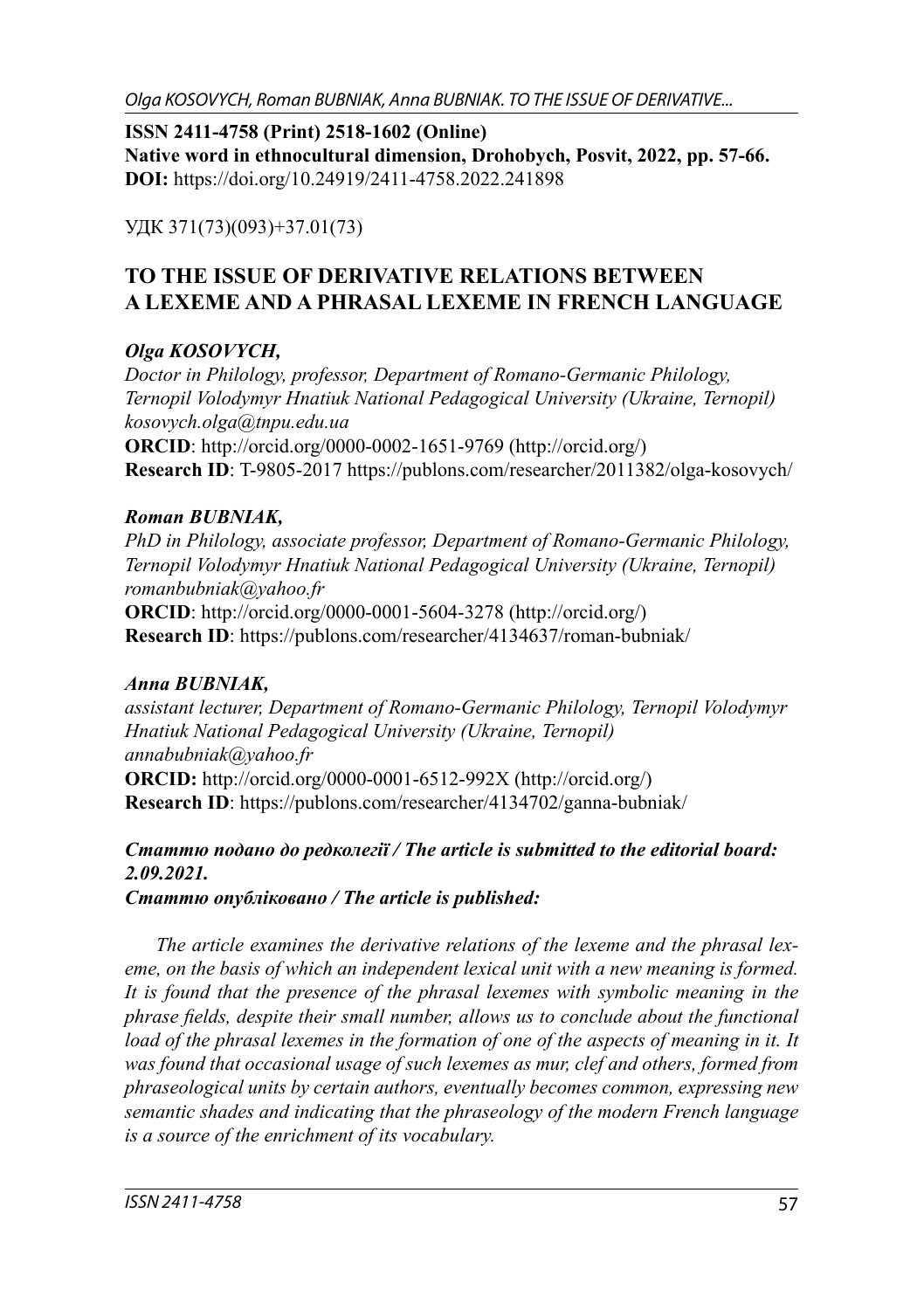*Key words: lexeme; derivation; phrasal lexeme; phraseology; symbolic meaning of a phrasal lexeme.*

### **ДО ПИТАННЯ ПРО ДЕРИВАТИВНІ ЗВ'ЯЗКИ МІЖ ЛЕКСЕМОЮ І ФРАЗЕОЛЕКСОЮ У ФРАНЦУЗЬКІЙ МОВІ**

#### *Ольга КОСОВИЧ,*

*доктор філологічних наук, професор кафедри романо-германської філології, Тернопільський національний педагогічний університет імені Володимира Гнатюка (Україна, Тернопіль) kosovych.olga@tnpu.edu.ua*

#### *Роман БУБНЯК,*

*кандидат філологічних наук, доцент кафедри романо-германської філології, Тернопільський національний педагогічний університет імені Володимира Гнатюка (Україна, Тернопіль) romanbubniak@yahoo.fr*

#### *Ганна БУБНЯК,*

*асистент кафедри романо-германської філології, Тернопільський національний педагогічний університет імені Володимира Гнатюка (Україна, Тернопіль) annabubniak@yahoo.fr*

*У статті розглянуто деривативні відносини лексеми і фразеолекси, на основі яких утворюється самостійна лексична одиниця з новим значенням. Підкреслено, що, зазвичай, новий зміст, що випливає з фразеологізму, маючи в своїй основі предметно-чуттєве відображення первинного десигнату в свідомості людини, має подібну природу. Це надає «її» фразеолексі символічний характер і перетворює у фразеосимвол. Дуже часто символ, як і образ, зароджується в слові ще до того, як воно отримує нове значення на основі цього символу. Це пов'язано зі здатністю людини створювати символи з навколишнього середовища, наділяти речі, явища, події новими рисами і властивостями.*

*Зазначено, що формування нового змісту у фразеолексі є процесом. Цей процес проходить чотири етапи: 1) розчинення фразеолекси у фразеологізмі; 2) утворення загального асоціативного значення в одній і тій же фразеолексі кількох фразеологізмів; 3) формування символічних значень; 4) утворення фразеосимволу. На першому етапі утворення символічного значення у фразеолексі відбувається її розчинення у фразеологізмі, що свідчить про смислову неподільність фразеологізму. На другому етапі семантичного прирощення у фразеолексі низки фразеологізмів утворюються асоціативні значення.*

*З'ясовано, що наявність в фразеотематичних полях фразеолекс з символічним значенням, незважаючи на їх нечисленність, дозволяє зробити висновок про функціональне навантаження фразеолекси при утворенні в ній одного з аспектів значення. Оказіональне вживання окремими авторами таких лексем, як mur, clef та ін., утворених від фразеологізмів, з часом стає загальновживаним, висловлю-*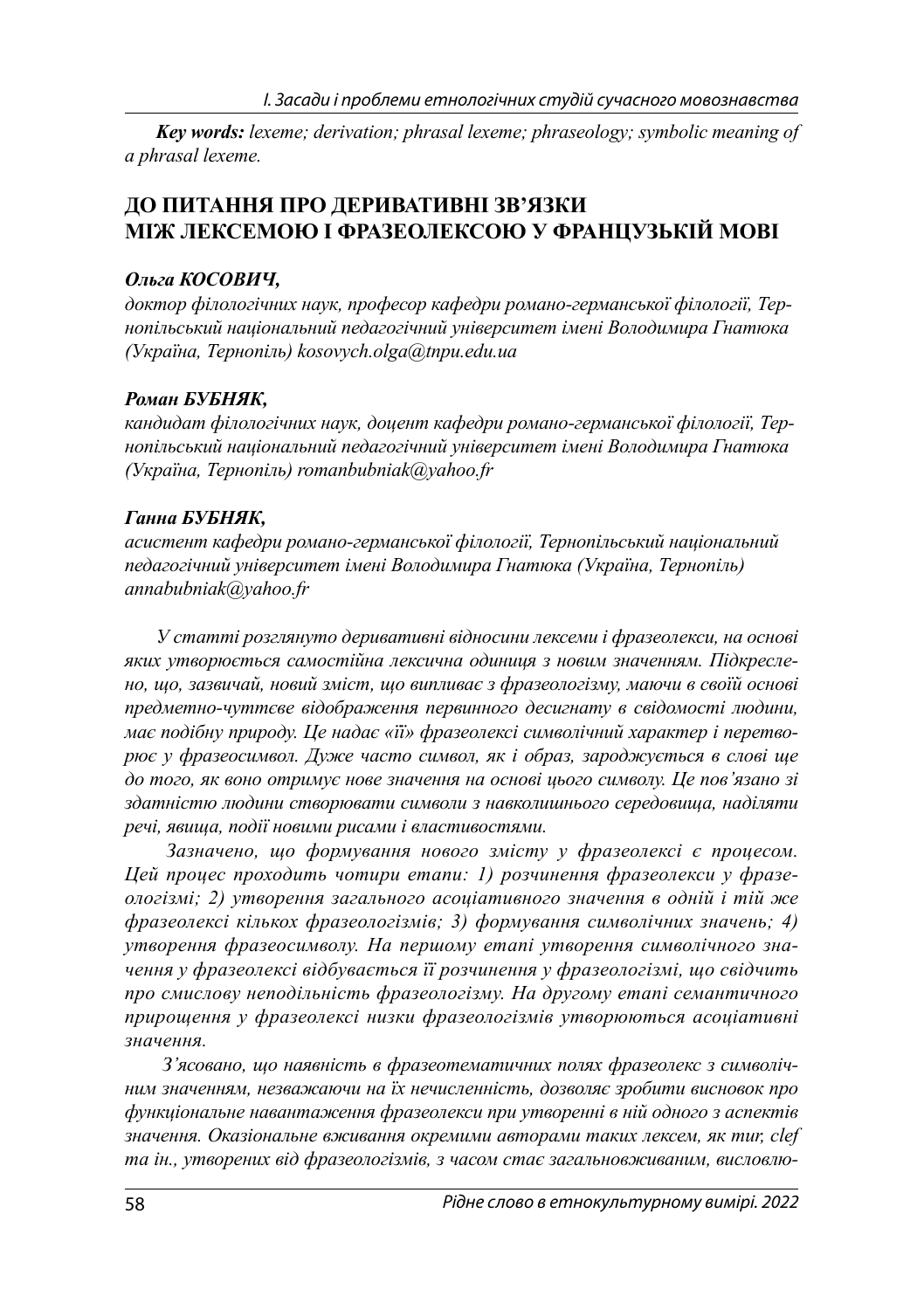*ючи нові смислові відтінки і засвідчуючи, що фразеологія сучасної французької мови є джерелом збагачення її словникового складу.*

*Ключові слова: деривація; лексема; фразеолекса; фразеологізм; символічне значення фразеолекси.*

**The problem setting.** The language system, being in constant motion, is replenished with new meanings, which are formed not only on the basis of a lexeme (creating polysemy), but also on the basis of a phraseological unit. Since a phraseological unit is a partially formed unit of language characterised by a complete or partial semantic transformation of its components (Nazaryan, 1987, p. 42), it is natural that linguists should be interested in studying the process of semantic enrichment of a lexeme due to its functioning in a phraseological unit.

Back in the first half of the 20th century. V. Vinogradov noted that phraseology is "not only a product of fossilisation and isolation of words, but also a source of birth of new words", which reflects the "close connection of idiomatics and phraseology with lexicology" (Vinogradov, 2005, p. 122). The interplay of phrasal lexeme and phraseological unit was noted by B. Larin, who, in particular, wrote about the "surplus value" produced by phrasal lexeme, functioning in a single semantic complex, and which tends to "convey" something to them (phrasal lexemes) (Larin, 2000, p. 215). As a consequence, the phrasal lexeme can concentrate the meaning of the entire phraseology and, in O. Akhmanova's words, become a "potential word" (Akhmanova, 2004, p. 171), or a liberated component of a phraseological unit (FU), carrying in it "a reminiscence of the integral meaning of the idiom" (Amosova, 2010, p. 90).

**Analyses of surveys**. At the present stage of the development of phraseology, the study of post-phraseological derivation has become a subject of linguistic analysis in the works of N. Alefirenko, M. Alekseenko, T. Belousova, O. Litvinnikova, E. Ermakova, A. Melerovich, V. Mokienko, A. Stishov, M. Tashlykova and others. In French, this issue is considered in the works of N. Kirillova, A. Nazaryan, G. Sokolova. Nevertheless, the term "post-phraseological derivation" (Kirillova, 2003), or "post-phraseological lexical derivation"  $(A$ lekseenko, 2004, p. 35-41), has no unambiguous definition so far. In this paper, post-phraseological derivation is understood as the result of transforming a phrasal lexeme from a unilateral unit into a bilateral one, i.e. as the lexicalisation of a component of a FU, filling it with new content. For example, the phrasal lexeme *tuile* concentrated the meaning of the five phrases "unexpected" unpleasantness": *c'est la tuile, en voilà une tuile* ("that's how unpleasant").

**The aim of the article.** This article deals with the derivative relations of a lexeme and a phrase-lexicon, understood as a non-self language unit, func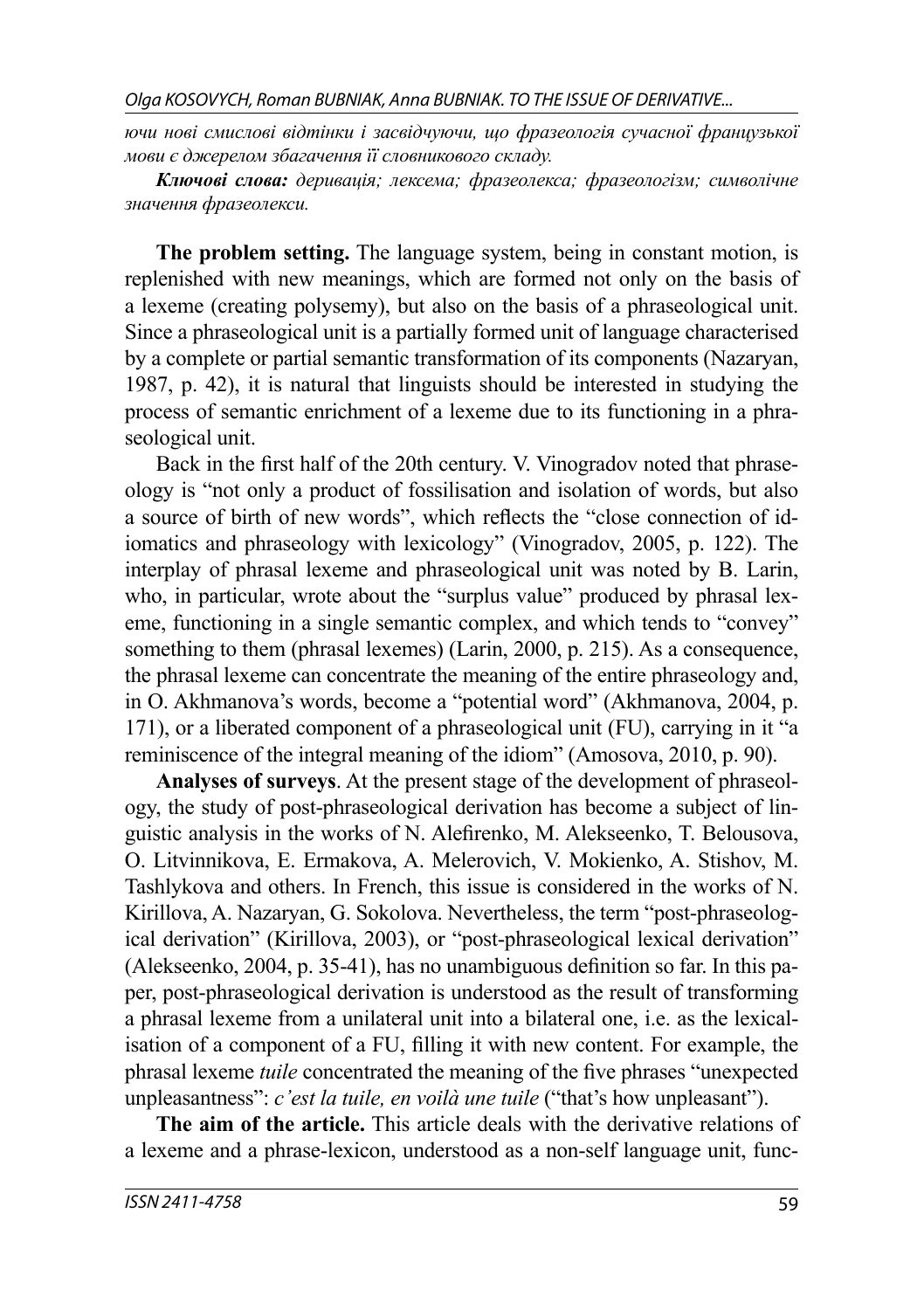tioning only as part of a phraseologism (Kirillova, 2003, p. 92), on the basis of which an independent lexeme with a new meaning is formed.

**The presentation of the main materal**. As a rule, the new content arising from a phraseological expression, having at its core an object-sensual reflection of the primary designat in human consciousness (Alefirenko, 2008, p. 54), has a figurative nature, which gives "it" a phraseological character and turns it into a phrase-symbol. Very often a symbol, like an image, originates in a word even before it gets a new meaning on the basis of this symbol. This is due to man's ability to create symbols from his environment, to endow things, phenomena, events with features and properties that he himself has ascribed to them due to their "incomprehensibility" and their deification (Cherdantseva, 2000, p. 53).

A characteristic feature of phraseological units, according to A. Ray, is that as soon as their meaning becomes fixed and constant, it generates new connotative semes, varying depending on the era and competence of the speaker (Rey, 1984, pp. XVIII-XX). The psychological basis of the signifier-connotative meaning of the FUs is formed by associations and images, which form in the language associative meanings and image representations, respectively. Associative connections have a psychophysiological nature and are formed in the brain during the formation and generalization of conditioned reflexes (Meshcheryakov, 2003, p. 38). By associative meaning we understand a certain new meaning formed in one and the same phrasal lexeme of a number of phraseological units of different semantics, but with a common hyperseme.

T. Cherdantseva describes the figurative meaning of a phrasal lexeme in the light of its correlation with the symbolic meaning. Considering the phraseological meaning of the phrasal lexeme as one of the stages of the formation of a symbol on the basis of the phraseology, the author distinguishes two of its types: figurative and symbolic.

The former is based on the intralinguistic nature of its motivation, the latter on the extralinguistic one (Cherdantseva, 2000, pp. 51-57). Symbolic meaning in a phrasal lexeme can be formed on the basis of figurative representations, provided there is isomorphism, in which the material form of the phrasal lexeme is fixed to its new content (Kirillova, 2003, p. 186-187). The main factors contributing to the development of isomorphism in a phrasal lexeme are phonetic, semantic and syntactic. The phraseological segmentation on the phonetic level determines the property of phrasal lexeme to be an element of phonetic segmentation of the phraseology, to have not only rhythmic, but also logical accent. The main condition for isomorphism in a phrasal lexeme is its semantic increment, in which the old content is displaced by the new one. A certain discreteness of the new content plan is evidenced by the structural permutations within the phraseology. For example: *Si la figure d'une femme est difficilement*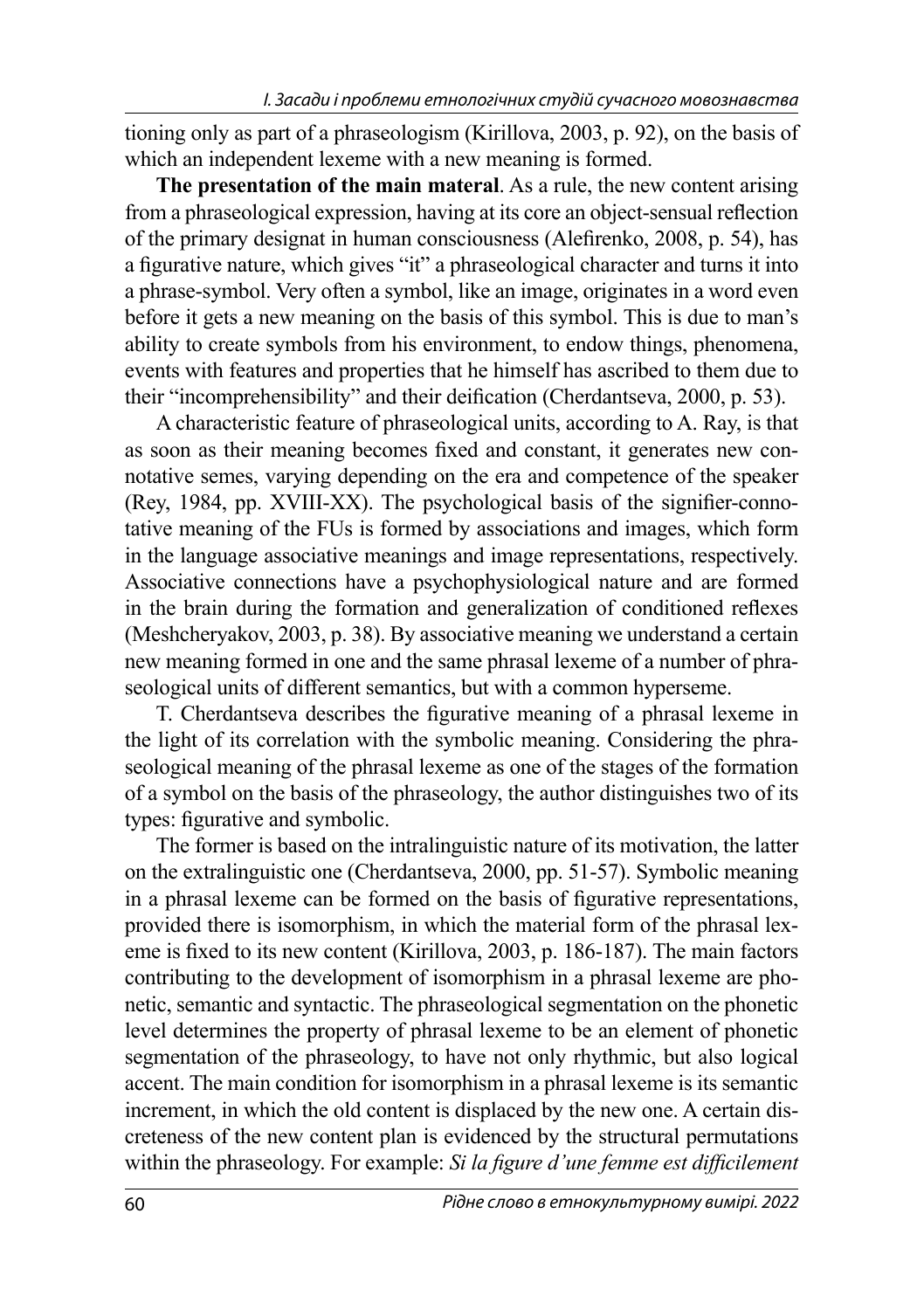saisissable... et les nuages la modifient selon la position sociale... quel rideau *plus épais encore est tiré entre les actions d'elle que nous voyons et ses mobiles!* (Proust, 1970, p. 216), where the phrase *tirer le rideau (sur qqch.)* "to circumvent by silence, to conceal something" is used, with the accentuation of the nominative component.

On the basis of the above, phrase-symbols are understood as phraseological units, in which there is a correspondence between the segmentation of the plan of expression and the plan of content in the phraseological unit, due to which the phrasal lexeme acquires the ability to make occasional structural transformations within the phraseological unit. In this case, the symbolic meaning of phraseology is discrete, and the associative meaning is non-discrete, which is the difference between them. In view of these data, we have chosen the following criterion when defining the meaning in the phraseological complex as symbolic – the presence of phonetic, semantic and syntactic factors contributing to the development of isomorphism in the phraseological complex.

The formation of new content in a phrasal lexeme is a process. This process goes through four stages: 1) dissolution of the phrasal lexeme in a FE; 2) formation of common associative meaning in the same phrasal lexeme of several phrases; 3) formation of symbolic meanings; 4) formation of a phrase-symbol (Kirillova, 2003, p. 189-195). As a result of post-phraseological derivation, a lexeme with the former signifier, but with a new signifier and, if we continue the definition of the lexeme according to Yu. Apresyan, "with its syntactics and pragmatics" (Apresyan, 2006, p. 55).

The stages of phraseosemantic evolution of phrasal lexemes will be examined on the material of the phraseological field "home", which includes 660 FE. The phraseothematic field is a set of phraseological paradigms (phraseological units with the same phrasal lexeme), which are related to the lexemes of the named thematic field. For example, our sample includes phraseological paradigms with the components: *maison* "house", *cabane* "cabin", *hôtel* "hotel", *chambre* "room", *cuisine* "kitchen", *façade* "façade", *balcon* "balcony", *toit* "roof", *parquet* "parquet", etc. Given the tendency for the formation of predominantly nominalised paraphraseological derivatives in the language (Melerovich,  $2004$ , p. 17), we investigate the formation of new content specifically in the substantive thematic phrase-lexicon relating to *home*.

In the first stage of the formation of symbolic meaning in a phrasal lexeme there is its dissolution in the phraseological unit, which indicates the semantic indecomposability of the phraseological unit. An example of dissolution in a phraseological unit is *pendre la crémaillère*, whose signifier can be formulated as "to celebrate a housewarming party" and whose literal meaning is "to hang a hook for a boiler (for cooking)" (*crémaillère* comes from Latin *cramaculus*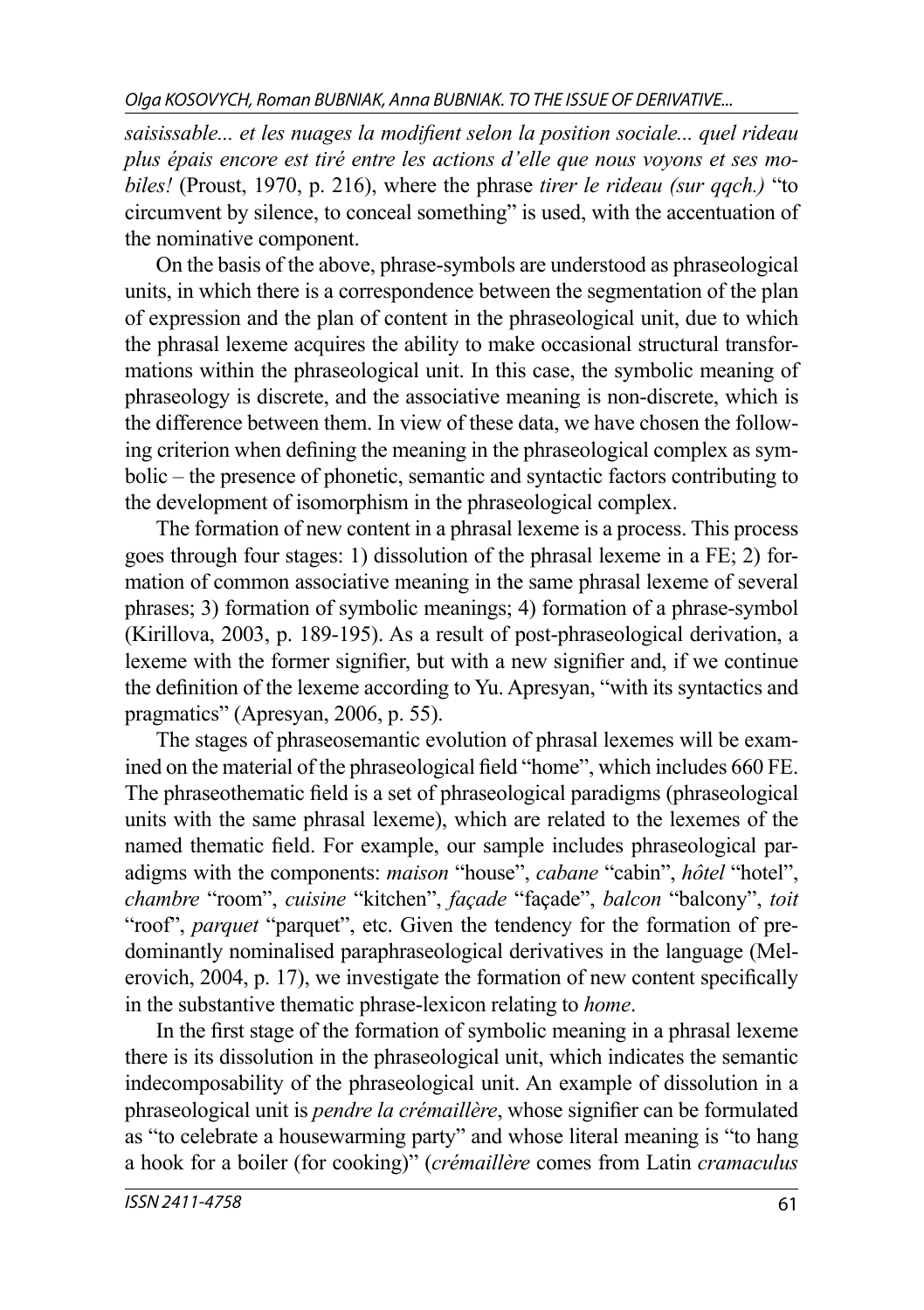"suspended"). Let us establish the motivation of this phraseological unit based on the definition of motivation in the theory of idioethnic phraseology by the connection of the interpreter (the influence by which this thing is a sign for the interpreter) with the pre phraseological aspect of the primary situation (the logical-semantic aspect of perception and interpretation of an objective situation).

The primary situation "to hang the cauldron from the ceiling of the hearth" means a) "to dry the new house", b) "to prepare food", c) "to organize a feast for the new house". Of the meanings given, only the third can be called a prephraseological meaning, as this interpretation formed the phraseological unit. The first two interpretations did not become phraseological. The reasons for this selectivity are explained by the peculiarities of the national collective consciousness of mastering objective reality through nomination, in this case phraseological. The process of phraseological selection takes place under the influence of the social factor. The set of meanings of the considered phrases reflects both the biological aspect of human existence (the first two interpretations) and the social one (the third interpretation). However, the social factor played a decisive role in the formation of a new linguistic unit – a phraseological unit. The primitive method of cooking turned into a social tradition, enshrined in the phraseological unit *pendre la crémaillère*: Il écrivit donc à tous les quatre de venir pendre la crémaillère le dimanche suivant, à onze heures juste... (Flaubert, 2000, p. 98). This verbal phraseological unit also exists in the substantive form *pendaison de crémaillère* with a semantically derived meaning "housewarming party", which reflects the relevance of this phraseological unit in the French society.

The phraseological unit *essuyer les plâtres* in the meaning "to settle in a new house, to celebrate a housewarming party" has a different motivation. The pre-phraseological aspect of the primary situation contributing to the birth of the new phraseological meaning is the meaning "to dry the new house". The person who first moves into the new un-dried house feels the dampness and unpleasant smell emanating from the plaster, which causes him/her physical discomfort. The meaning of the FU *essuyer les plâtres* "to settle in a new house" is the result of the metonymic transfer "part – whole", where the verb *essuyer* retains the meaning "to dry" and the noun *plâtres* is used in the meaning "house". The meaning of this phraseological unit "to get into trouble first", unlike the original one, has an extralinguistic motivation and is based on a complete rethinking of the situation of living in an un-dried house as something unfavourable.

In the second stage of semantic augment, associative meanings are formed in the phrasal lexeme of a number of phraseological units. For example, in a series of phraseological units with the phrasal lexeme *clef* (from the lexeme *clef*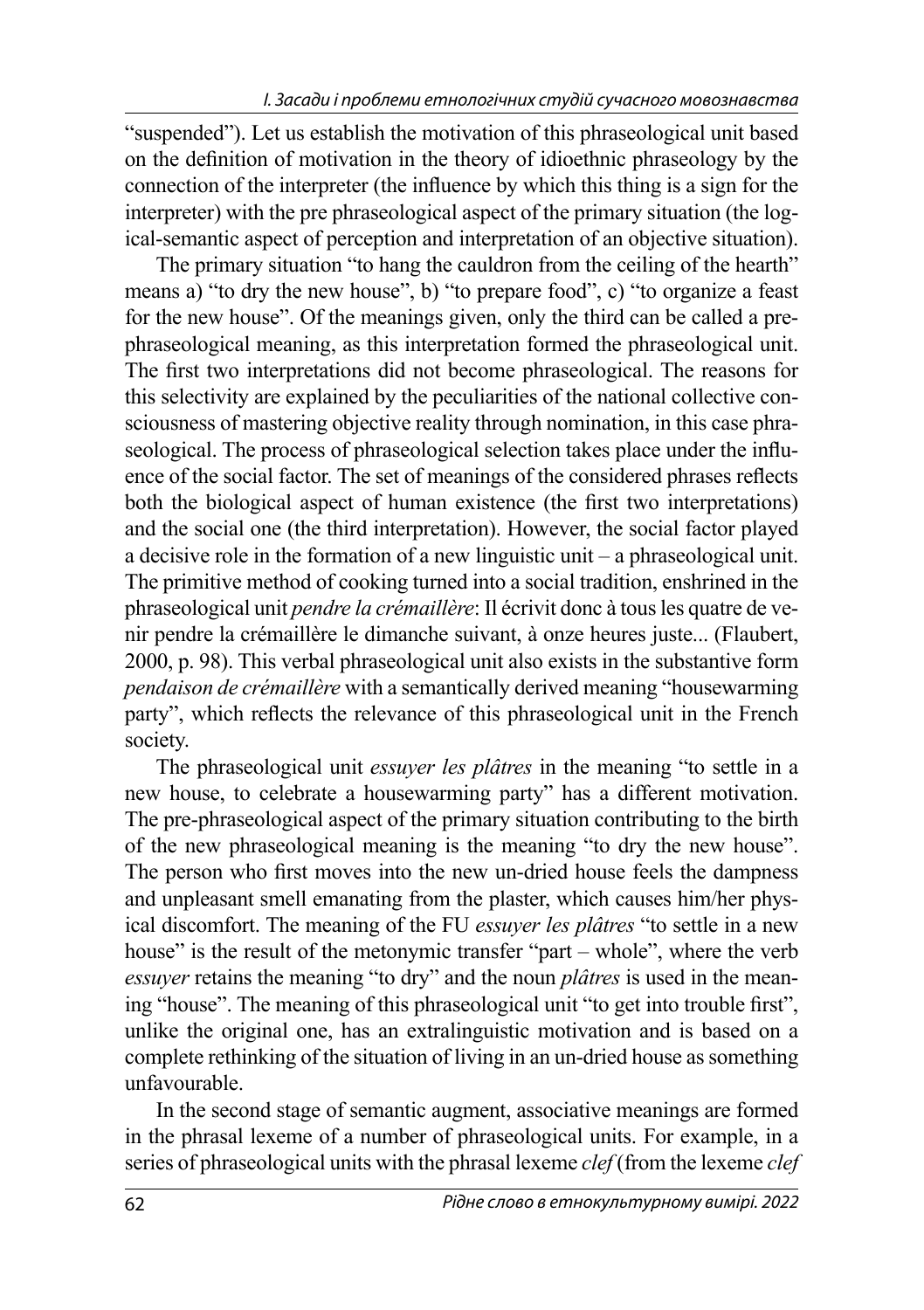"key") the association "freedom" is formed: *clef des champs* "will, freedom", *clef des champs* "to be a free bird, to have complete freedom of movement"; *mettre la clef sous la porte (or sous le paillasson)* "to hide, to disappear unnoticed"; 2) "to close a shop, declare oneself bankrupt"; *mettre sous clef* "to keep locked up, under lock and key", etc. As A. Rey notes, the meaning of the phraseological unit *clef des champs* (lit. "key of the fields") is not based on the image of a field as a "closed" space which can be "opened" with a key, but on the image of a key with which one can get out of a locked room and be free (Rey, 1984, p. 202-203). The phraseological unit *la clé du champ de tir* (literally "the key to the area where the explosion points are located") "a futile, empty search (for something) to seek the wind in the field" is motivated differently. This is a reinterpretation of the component *champ de tir* "an open but confined space" "a room that can be used to make fun of a recruit in the army" (related to the barracks' fun of sending a recruit in search of something that does not exist).

The phraseological paradigm *plafond*, where only in one case the lexeme *plafond* expresses the meaning "ceiling, overlapping", can also illustrate the fact of formation of associative meaning in the phrasal lexeme. In the remaining cases, the phrasal lexeme *plafond*, along with *cerveau* "brain", *tête* "head", *coloquinte* "bitter pumpkin", *tourte* "round cake", *beffroi* "watchtower", *case* "hut" etc., participates in the formation of mental semes: "not in yourself, with oddities". The spatial metaphor underlying the phraseological unit *(être) bas de plafond* (literally 'to have a low ceiling') 'moron' (simple), where *plafond* means "head, skull", reflects the stereotype of a low forehead as a marker of poor intellect (Rey, 1984, p. 728). The image of disruption of the brain through the intervention of extraneous elements such as spiders, bats, may bugs etc. forms the primary descriptor of the following idioms: *avoir l'araignée au (dans le) plafond* (literally "having on/in the ceiling a spider") "being out of one's mind, being a lunatic" (colloquially). The term "crazy" is also used in the context of the term "crazy" (colloquial), *avoir des chauves-souris dans le plafond* "to have a bat on the ceiling" (colloquial), *avoir un hanneton dans le plafond* "to have quirks, oddities; to be not quite normal", etc. (Rey, 1984, p. 145).

In the phraseological units paradigms *mur* "wall" two associative meanings are formed: "destruction" and "obstacle, barrier", of which the first remains associative and the second becomes symbolic. The association of destruction, failure is formed in the phrases: *aller, foncer (droit) dans le mur* (lit. "go, go straight into the wall") "go to the breach"; *coller qqn. au mur* (literally "glue sb. to the wall") "put sb. to the wall, shoot"; *raser les murs* (literally "shave walls") "go, creep along walls, knock them down" etc. The meanings of the above phraseological expressions are based on tropes, for example, in the first phrase there is metaphor: the image of a car crashing into a wall; in the second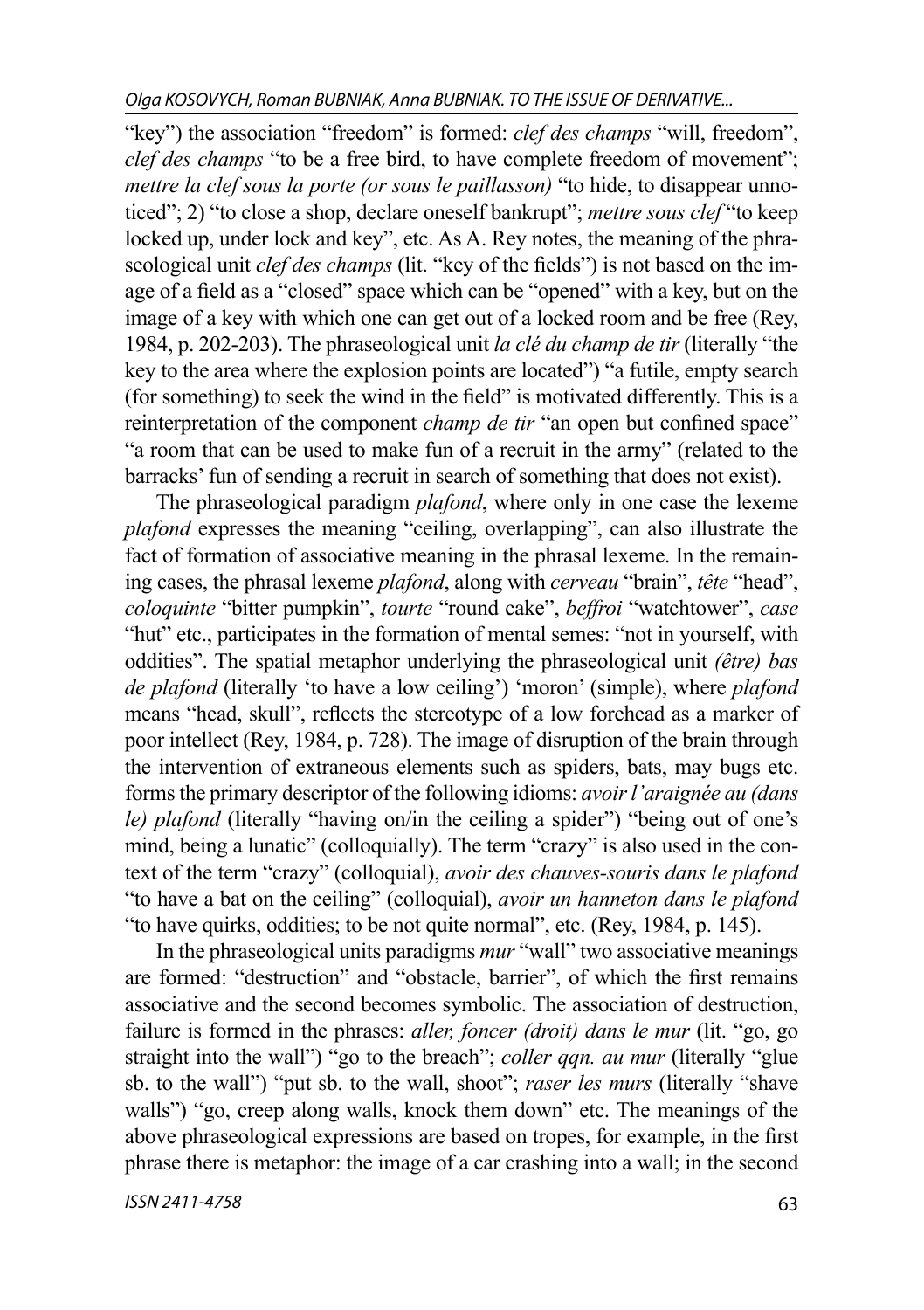phrase there is lithe and metonymy: an allusion to the wall against which a man sentenced to death was put before he was shot (Rey, 1984, p. 621).

In the signified phrasal lexeme *mur*, as a result of the social comprehension of its significance, a connotative seme "obstacle, barrier" also appears, uniting the phraseological expressions: *mur d'airain de séparation* "insurmountable obstacle"; *un mur d'incompréhension* "total misunderstanding"; *se heurter à un mur* "to run into an insurmountable obstacle"; *mettre un mur entre...* "to dig a chasm between..."; *se mettre le dos au mur* "to find oneself in a hopeless position (through one's own fault)"; *parler à un mur* "to talk like a wall, like a pea against a wall"; *tirer au mur* "to do exercises with a wall, fight an opponent who does not respond to blows" (fencing) etc. The symbolic meaning of the phrasal lexeme *mur* "obstacle, difficulty" was formed on the basis of the figurative meaning of the wall as a dead-end, a hopeless situation (Rey, 1984, p. 621). Being partitioned on the phonetic, syntactic and semantic level, the phraseological units of this paradigm are used in fiction in a transformed form. *Mis par ledit Sharp au pied du mur, il avait pu'assurer en frémissant qu avec un adversaire de moins bonne composition que le docteur Sarrasin...* (Verne, 2007, p. 26). As it follows from the cited example, the phraseological unit *mettre qn au pied du mur*, although its components are distantly located, retains its connotative content "to bring sb. in a stalemate". By concentrating the meanings of the above phraseological expressions, the phrasal lexeme *mur* has turned into the phrase-symbol *c'est un mur* "he cannot be penetrated by anything, it is a blank wall". In the French explanatory dictionary, the lexeme *mur* has such meanings as "obstacle à la communication, à la compréhènsion entre les personnes", "personne insensible qui ne se laisse pas émouvoir, qui refuse la communication@ (Larousse, 2005) (compare a different association – security – in Ukrainian phraseological unit *as behind a stone wall* "in complete safety", *hope for a stone wall* "to fully hope, to rely").

We also qualify as symbolic the meaning "key, clue, explanation" formed in the phrasal lexeme *clef* in phraseological expressions: *clef de l'énigme* "clue"; *la clef des songses* "interpreter of dreams"; *avoir la clef de qqch.* "to have, know the key to solving, understanding something"; *la clé du succès* "the key to victory, to success"; *roman à clef* "encrypted novel". Occasional uses of phraseological units with clef, i.e. the replacement of a component of a phraseological unit with another word, the distant arrangement of the components associated with their semantic emphasis, syntactic inversion, etc., indicate that the phraseological unit with *clef*, having lost its independence as a lexeme, is again striving for autonomy. All of the above, as well as the fact that the dictionary entry *clef* in the French-language dictionary Larousse records the meaning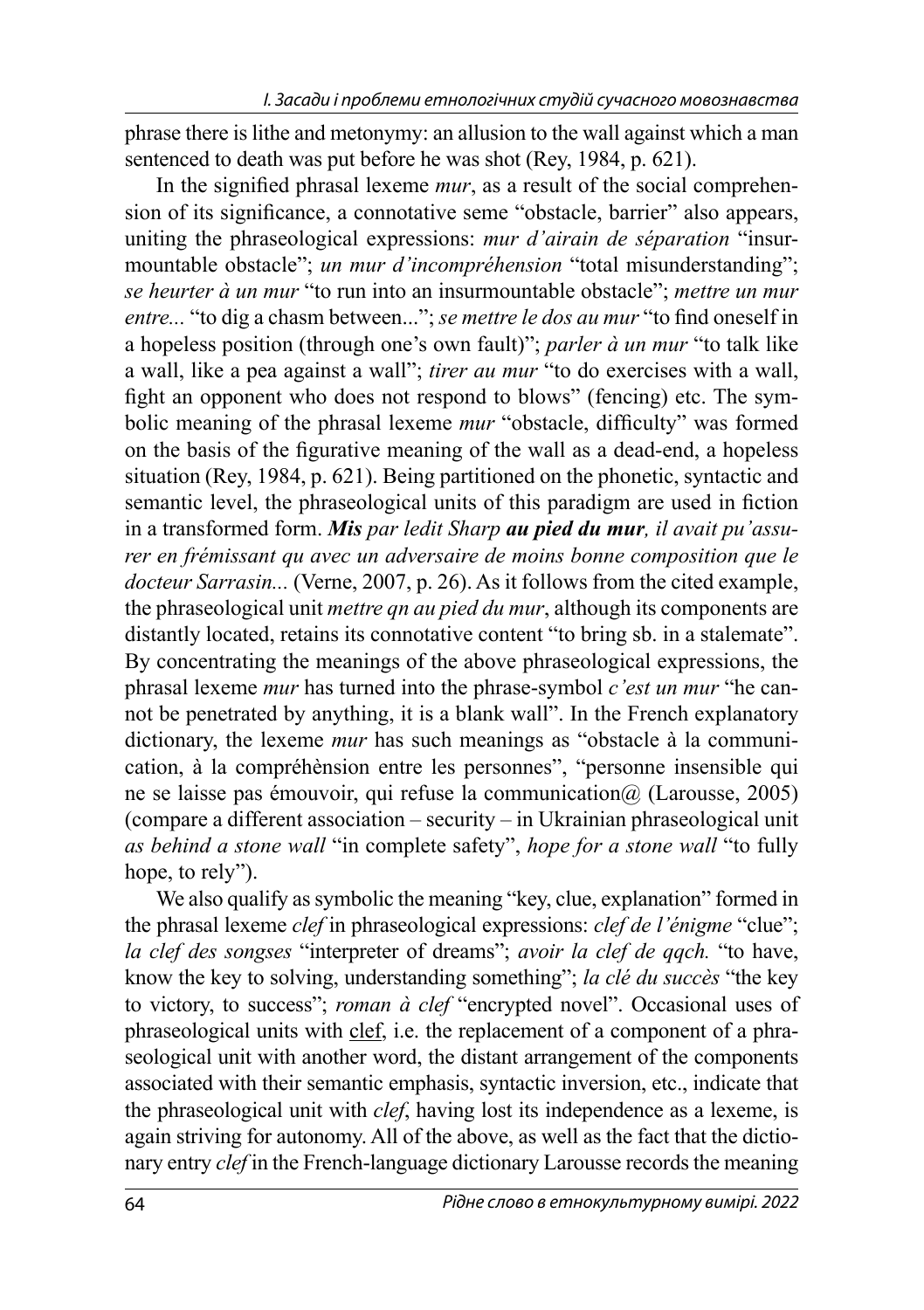"ce qui permet de résoudre quelque chose, de le comprendre" (Larousse, 2005), allow us to consider the lexeme *clef* as a phraseme.

**Conlusions and perspectives**. As a result of the study of phraseological units of the thematic field "home" with regard to the formation of symbolic meaning in the phrasal lexeme, it was found that the majority of phraseological units undergo a dissolution in "their" phraseological units (71 % - 469 FU), and associative meanings are formed only in a quarter of phraseological units (26 % - 171 FU). The presence of phraseological units with symbolic meaning in the examined subject-phrase field, despite their small number, allows us to conclude about the functional load of phraseological units in the formation of one of the aspects of meaning in them. Occasional use by some authors of lexemes such as *mur*, *clef* and others derived from phraseological units become commonplace, expressing new shades of meaning and showing that the phraseology of the modern French language is a source of enriching its vocabulary.

In the future the researcher faces the problem of distinguishing between a phraseological unit and a word combination, in other words, the problem of equivalence of a phraseological unit to a word: one can either prove the stability of a certain phraseological unit or prove that it is a word.

### **СПИСОК ЛІТЕРАТУРИ**

Алексеенко, М. (2004). Фразеология как источник пополнения словарного запаса языка. *Проблемы фразеологической и лексической семантики : материалы Междунар. науч. конф*, 35–41.

Алефиренко, Н. (2008). *Фразеология и когнитивистика в аспекте лингвистического постмодернизма*. Белгород : Изд-во Белгор. ун-та.

Амосова, Н. (2010). *Основы английской фразеологии*. Cанкт-Петербург.

Апресян, Ю. (2006). *Языковая картина мира и системная лексикография*. Москва : Яз. слав. культур.

Ахманова, О. (2004). *Словарь лингвистических терминов.* УРСС : Едиториал УРСС.

Виноградов, В. (2005). *О теории художественной речи*. Москва : Высшая школа.

Кириллова, Н. (2003). *Фразеология романских языков : этнолингвистический аспект.* Cанкт-Петербург : Изд-во РГПУ им. А. И. Герцена.

Ларин, Б. (2000). *О лингвистическом изучении города*. ULR : http://www.philology.ru/linguistics2/larin-77a.htm

Мелерович, А. (2004). Концептообразующее функционирование отфразеологических символов и система их фиксации. *Проблемы фразеологической и лексической семантики*: *материалы Междунар. науч. конф.* Москва : ИТИ Технологии.

Мещеряков, Б. (2003). *Большой психологический словарь*. Москва : Прайм-Еврознак, 2003.

Назарян, А. (1987). *Фразеология современного французского языка*. Москва : Высшая школа.

ISSN 2411-4758 65